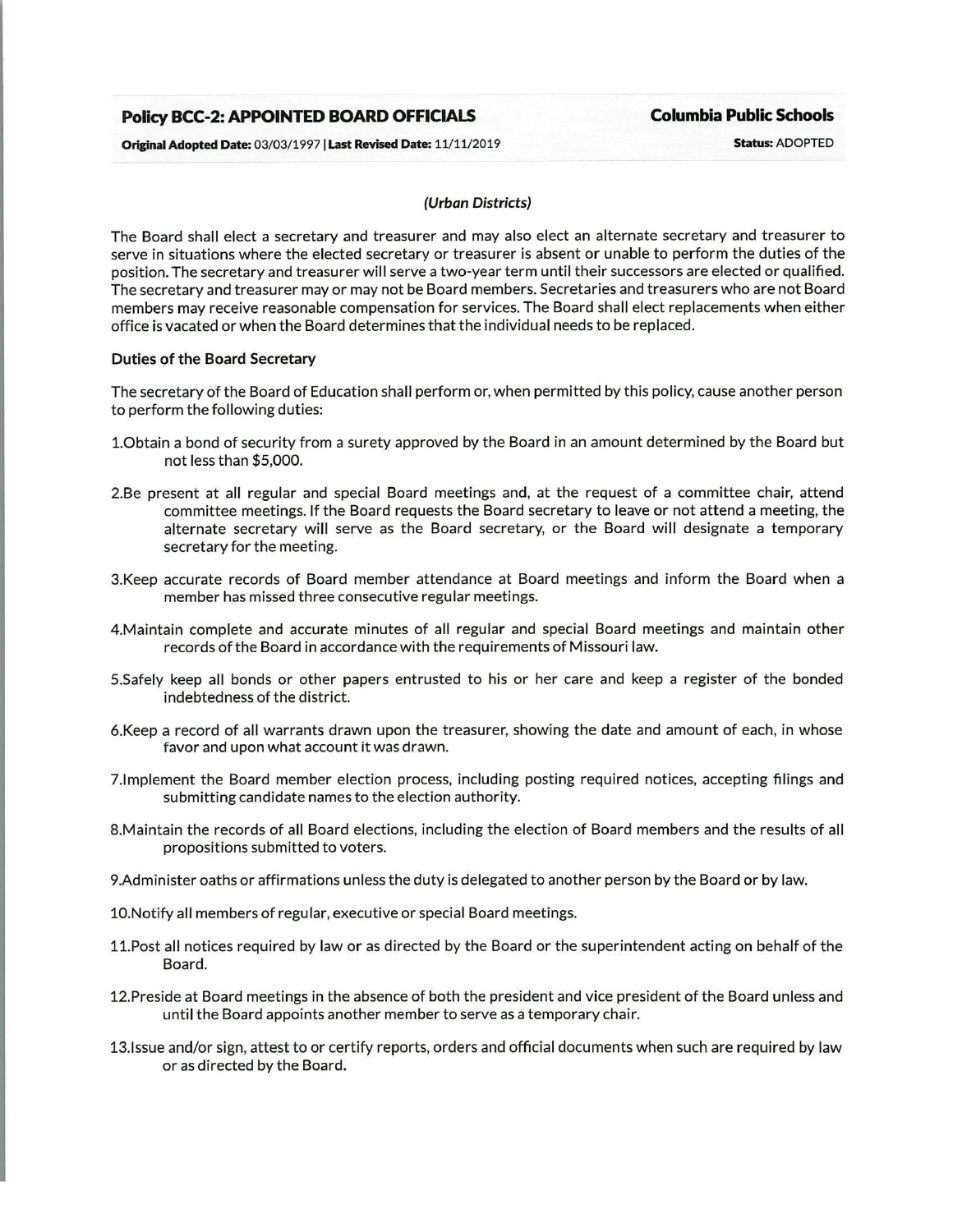- 14.Unless this duty is assigned to another district official, maintain a correct plat map of the district boundaries and notify the Department of Elementary and Secondary Education (DESE) and the county clerk of any boundary changes.
- 15.Receive correspondence and official notifications directed to the Board and distribute to all Board members.
- 16.File the annual secretary of the Board report (ASBR) in accordance with law.
- 17.Perform all duties in a manner that maintains the trust of the Board and the confidentiality of information received in the course of performing these duties.
- 18.Perform such additional functions as may be required by law or authorized by the Board either directly or through the superintendent.

#### **Duties of the Board Treasurer**

The treasurer of the Board of Education shall perform or, when permitted by this policy, cause another person to perform the following duties:

- 1.0btain a security bond with one or more sureties prior to performing the treasurer's duties in accordance with state law.
- 2.Receive district moneys and deposit them into the proper accounts.
- 3.Serve as the legal custodian of all bonds, moneys and other securities belonging to the district.
- 4.Assist the Board in choosing a depository for district funds.
- S.lf the treasurer is the district-designated investment officer, invest surplus funds in accordance with the district's investment policy.
- 6.Affix authorized facsimile signatures of the president and treasurer to district checks.
- ?.Pay checks or electronic funds transfers out of any moneys in the appropriate funds belonging to the district and report the transactions to the Board at each regular meeting.
- 8.Monitor the budget, continually compare actual expenses against budgeted expenses, and propose budget amendments as necessary.
- 9.Report budget irregularities and overruns.
- 10.Be available to participate in audits.
- 11.Keep complete, accurate and legal records of all moneys collected and expended in accordance with accounting procedures established by DESE.
- 12.Require paying agents and/or registrars to provide certificate of bond cancellation for bonds issues in book entry form.
- 13.Submit a monthly report to the Board reflecting the current balance in district funds, disbursements and receipts for the preceding month.
- 14.Keep a calendar of important dates and filing deadlines to assist in complying with reporting requirements.
- 15.Develop and make reports as directed by the Board.
- 16.Make records available for Board inspection upon request.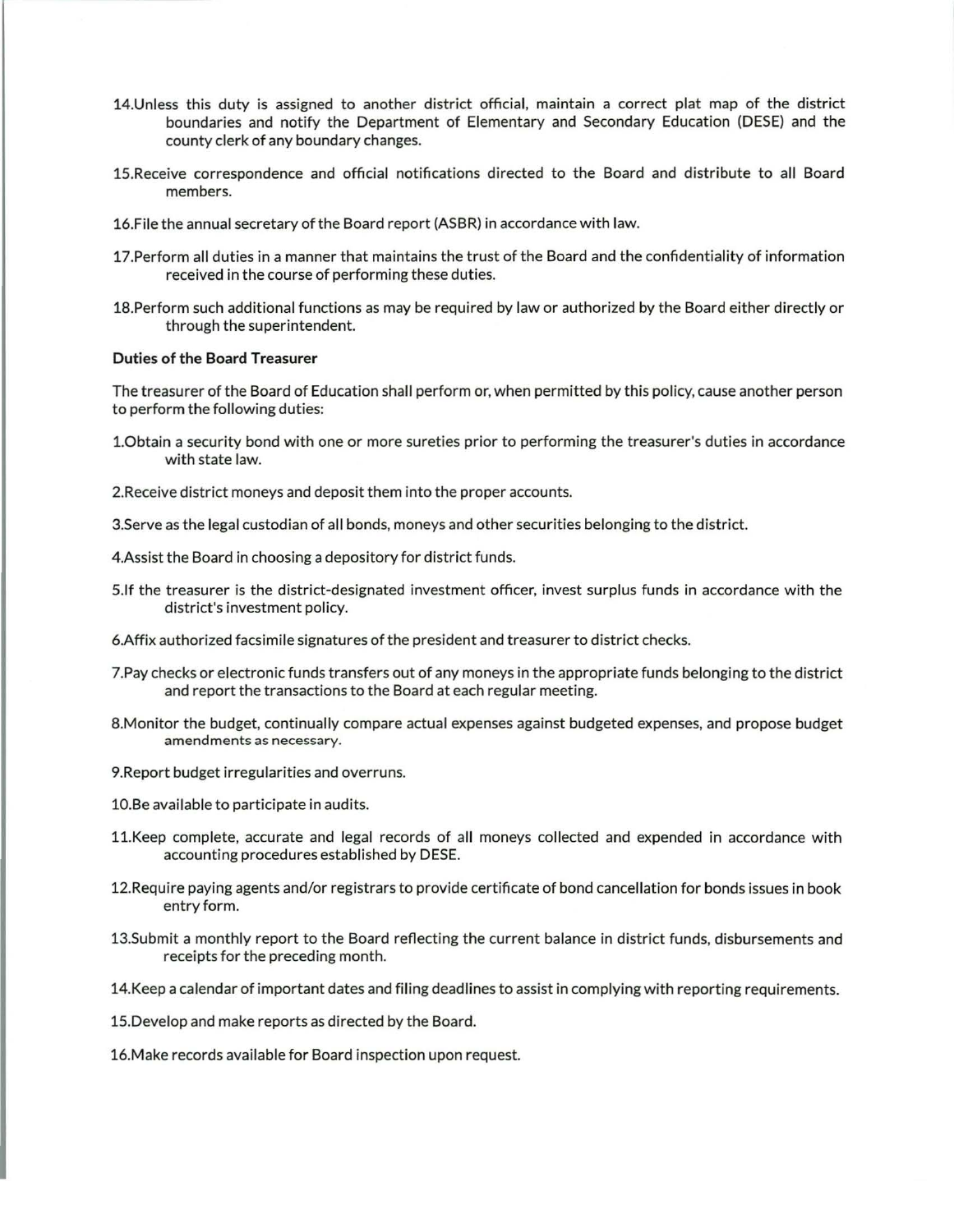17.Promptly deliver to any successor in office all district books and papers with all district moneys or other property in his or her possession.

18.Perform other duties required by law and/or assigned by the Board.

## Delegation

N

Elected Board members who serve as a Board secretary or treasurer are responsible for ensuring that the duties of the office are properly completed even when those duties have been delegated to a district employee. When the Board secretary or treasurer is an elected Board member, the elected Board secretary or treasurer and any employee performing the duties of those offices will be bonded.

\* \* \* \* \* \*

Note: The reader is encouraged to check the index located at the beginning of this section for other pertinent policies and to review administrative procedures and/or forms for related information.

Policy Reference Disclaimer: These references are not intended to be part of the policy itself, nor do they indicate the basis or authority for the board to enact this policy. Instead, they are provided as additional resources for those interested in the subject matter of the policy.

| <b>State Reference</b> | <b>Description</b>   |
|------------------------|----------------------|
| 105.273-.276, RSMo.    | <b>State Statute</b> |
| 108.260, RSMo.         | <b>State Statute</b> |
| 162.071, RSMo.         | <b>State Statute</b> |
| 162.301, RSMo.         | <b>State Statute</b> |
| 162.371, RSMo.         | <b>State Statute</b> |
| 162.391, RSMo.         | <b>State Statute</b> |
| 162.401, RSMo.         | <b>State Statute</b> |
| 162.431, RSMo.         | <b>State Statute</b> |
| 162.441, RSMo.         | <b>State Statute</b> |
| 162.491, RSMo.         | <b>State Statute</b> |
| 162.492, RSMo.         | <b>State Statute</b> |
| 162.501, RSMo.         | <b>State Statute</b> |
| 162.521, RSMo.         | <b>State Statute</b> |
| 162.531, RSMo.         | <b>State Statute</b> |
| 162.541, RSMo.         | <b>State Statute</b> |
| 162.551, RSMo.         | <b>State Statute</b> |
| 162.821, RSMo.         | <b>State Statute</b> |
| 163.081, RSMo.         | <b>State Statute</b> |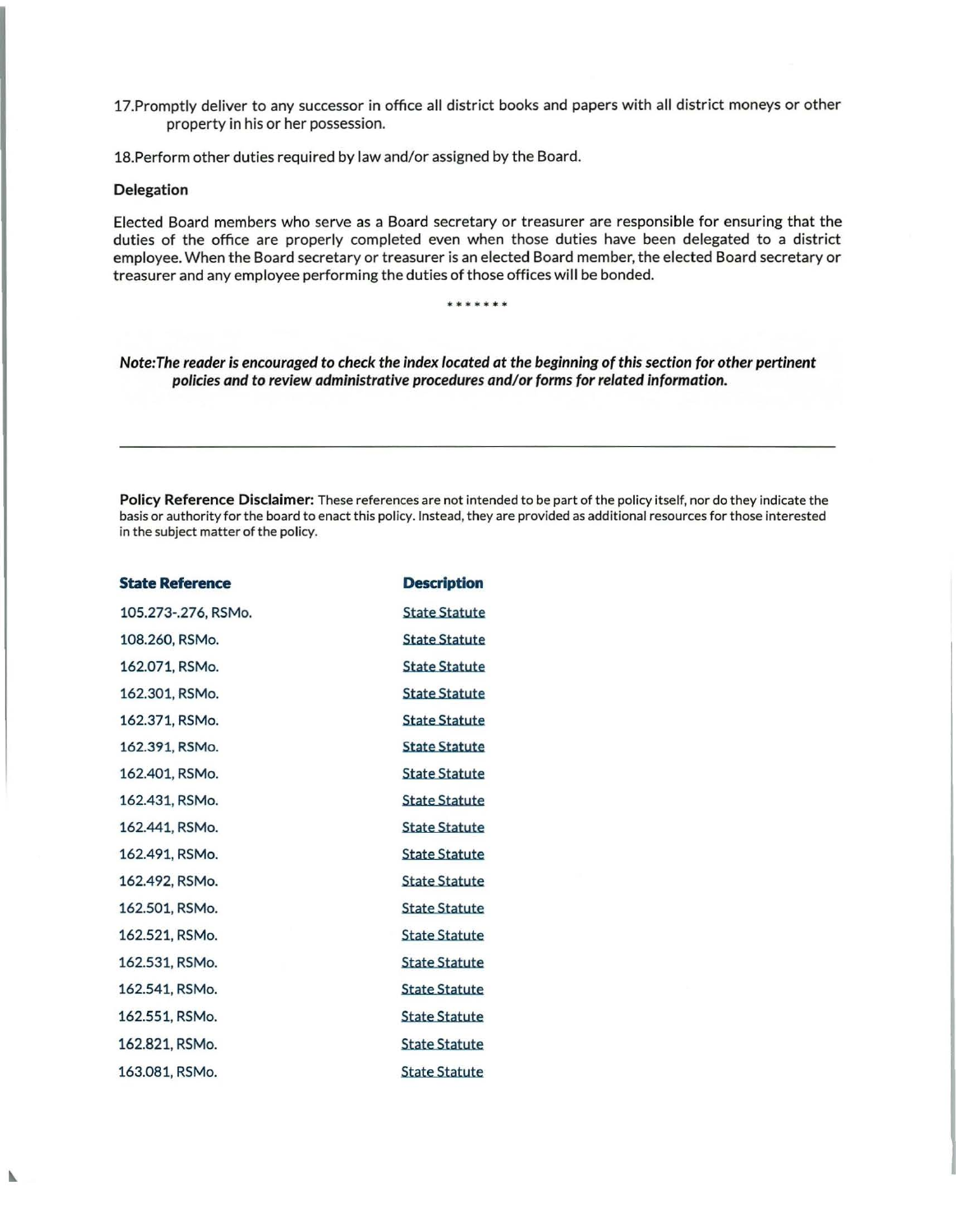| 164.111, RSMo.          | <b>State Statute</b>                                                     |
|-------------------------|--------------------------------------------------------------------------|
| 164.131, RSMo.          | <b>State Statute</b>                                                     |
| 164.181, RSMo.          | <b>State Statute</b>                                                     |
| 164.221, RSMo.          | <b>State Statute</b>                                                     |
| 165.021, RSMo           | <b>State Statute</b>                                                     |
| 165.061, RSMo           | <b>State Statute</b>                                                     |
| 165.071, RSMo.          | <b>State Statute</b>                                                     |
| 165.081, RSMo.          | <b>State Statute</b>                                                     |
| 165.091, RSMo           | <b>State Statute</b>                                                     |
| 165.101, RSMo           | <b>State Statute</b>                                                     |
| 165.111, RSMo           | <b>State Statute</b>                                                     |
| 165.231, RSMo.          | <b>State Statute</b>                                                     |
| 165.291, RSMo           | <b>State Statute</b>                                                     |
| 168.108, RSMo           | <b>STATE STATUTE</b>                                                     |
| 168.126, RSMo           | <b>State Statute</b>                                                     |
| 177.073, RSMo.          | <b>State Statute</b>                                                     |
|                         |                                                                          |
|                         |                                                                          |
| <b>Policy Reference</b> | <b>Description</b>                                                       |
| DI                      | FISCAL ACCOUNTING AND REPORTING/ACCOUNTING SYSTEM                        |
| <b>KLA</b>              | CONCERNS AND COMPLAINTS REGARDING FEDERAL<br><b>PROGRAMS</b>             |
| AC                      | PROHIBITION AGAINST DISCRIMINATION, HARASSMENT AND<br><b>RETALIATION</b> |
| <b>DED</b>              | <b>DISPOSITION OF UNBUDGETED REVENUE</b>                                 |
| DFA-2                   | REVENUES FROM INVESTMENTS/USE OF SURPLUS FUNDS                           |
| DG                      | <b>DEPOSITORY OF FUNDS</b>                                               |
| <b>DGA</b>              | <b>AUTHORIZED SIGNATURES</b>                                             |
| $DH-2$                  | BONDED EMPLOYEES AND OFFICERS                                            |
| DIE                     | <b>AUDITS</b>                                                            |
| DK                      | <b>PAYMENT PROCESS</b>                                                   |
| $DN-2$                  | <b>SURPLUS DISTRICT PROPERTY</b>                                         |
| <b>GBM</b>              | <b>STAFF GRIEVANCES</b>                                                  |
| <b>JGD</b>              | STUDENT SUSPENSION AND EXPULSION                                         |
| KL                      | PUBLIC CONCERNS AND COMPLAINTS                                           |

Portions 2019 (7/19), Missouri School Boards' Association, Registered in U.S. Copyright Office.